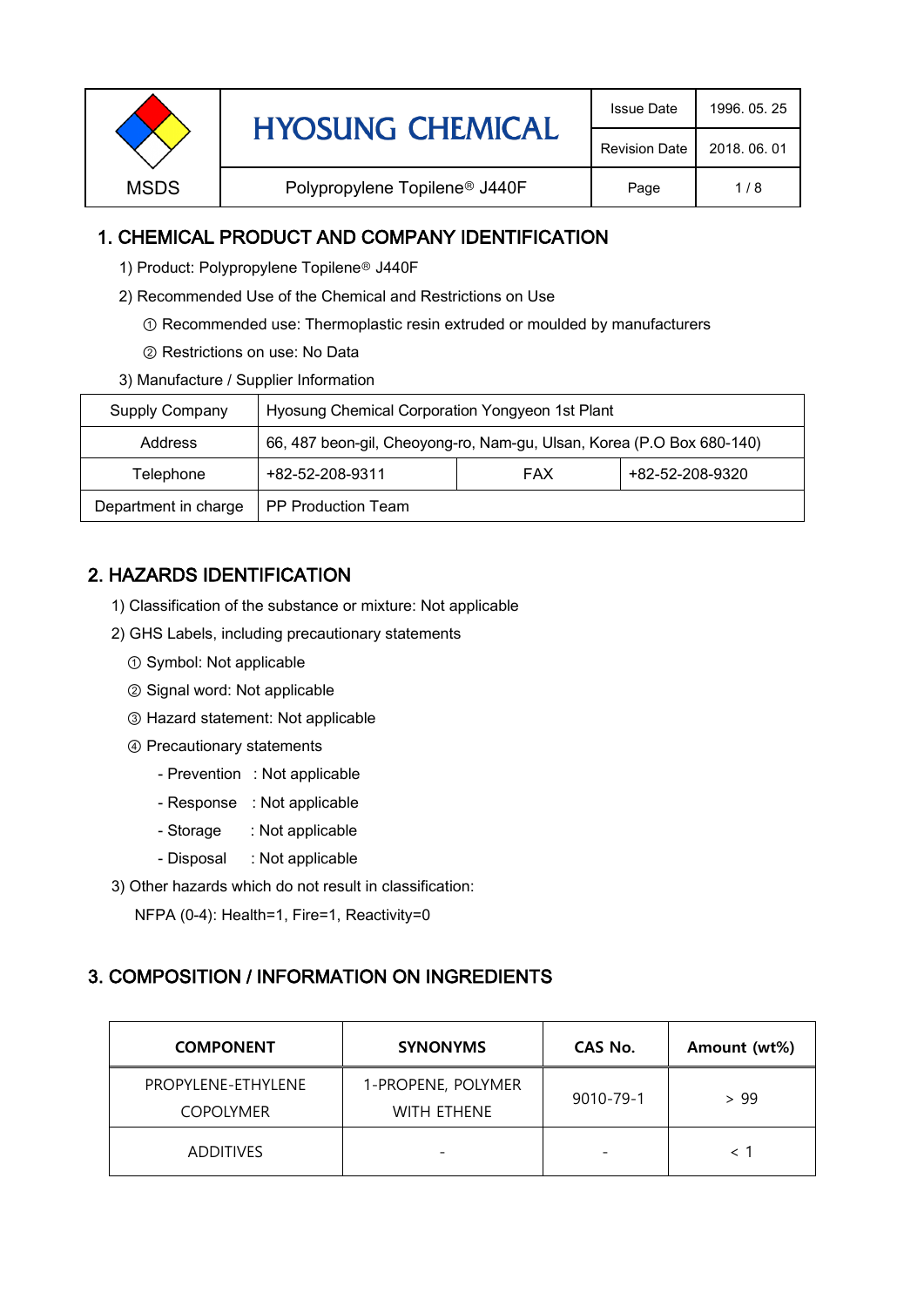|             | <b>HYOSUNG CHEMICAL</b>                   | <b>Issue Date</b>    | 1996, 05, 25 |
|-------------|-------------------------------------------|----------------------|--------------|
|             |                                           | <b>Revision Date</b> | 2018, 06, 01 |
| <b>MSDS</b> | Polypropylene Topilene <sup>®</sup> J440F | Page                 | 2/8          |

### 4. FIRST AID PROCEDURES

- 1) Eye Contact
	- · In case of contact with substance, rinse your eyes immediately with running water for at least 20 minutes.
	- · Take medical action.
- 2) Skin Contact
	- · In case of contact with substance, rinse your skin immediately with running water for at least 20 minutes.
	- · Remove contaminated cloths including shoes immediately.
	- · Take medical action.
- 3) Inhalation
	- · Take medical action.
	- · Move into fresh air.
	- · If short of breathing, provide oxygen supply system.
- 4) Ingestion
	- · Do not put anything into the mouth of an unconscious person.
	- · Take medical action.
- 5) First-Aid Treatment and Information on Medical Doctors
	- · Let a medical provider know about the substance and take appropriate protection.

## 5. FIRE FIGHTING MEASURES

- 1) Suitable (Unsuitable) Extinguishing Media
	- · Extinguishing media: Water, Carbon dioxide, Extinguishing powder, Firefighting foam
	- · Unsuitable Extinguishing media: No data
	- · Large fire: Firefighting, Water spray
- 2) Specific Hazards from Chemical Material
	- · Toxicant from combustion: Pyrolysis or combustion cause irritative gases or carbon dioxides.
- 3) Fire Fighting Procedures and Equipment
	- · If it can be done without risk, move container from fire area.
	- · If it will be leak, do not spray high-pressure water stream.
	- · Dike for later processing.
	- · Use extinguishing agents appropriate for surrounding fire.
	- · Avoid inhalation of materials and combustion products.
	- · Up the wind and avoid low area.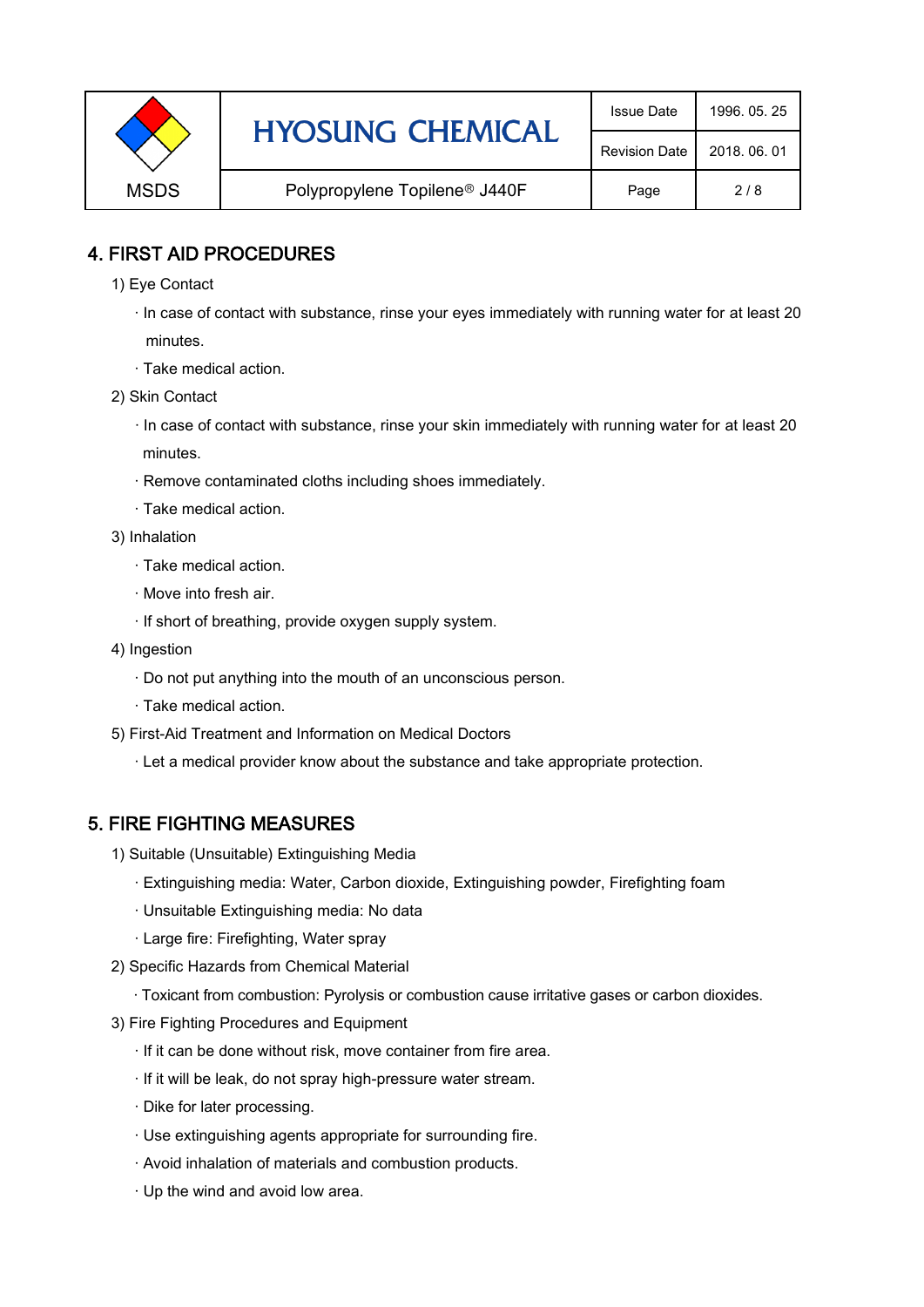| <b>HYOSUNG CHEMICAL</b> |                                           | <b>Issue Date</b> | 1996, 05, 25 |
|-------------------------|-------------------------------------------|-------------------|--------------|
|                         | <b>Revision Date</b>                      | 2018, 06, 01      |              |
| <b>MSDS</b>             | Polypropylene Topilene <sup>®</sup> J440F | Page              | 3/8          |

### 6. ACCIDENTAL RELEASE MEASURES

- 1) Personal Precautions, Protective Equipment and Emergency Procedures
	- · Remove all flammable sources.
	- · If it is not dangerous, stop leaking.
	- · Take caution of substances and conditions that should be avoided.
	- · Ventilate properly.
	- · Do not touch the effluents or walk around the area.
	- · Prevent producing dust.
- 2) Environmental Precautions
	- · Release to air: Not available
	- · Release to soil: Not available
	- · Release to water: Not available
- 3) Purification and Removal Methods
	- · Small leak: Put in proper containers for waste.
	- ,· Large leak: To minimize the spread, cover it with plastic sheets or water-proof cloths and keep it away from water.

#### 7. HANDLING AND STORAGE

- 1) Handling
	- · Avoid direct physical contact.
	- · Wash thoroughly after use.

· Take precautionary measures to prevent against explosion risks, as all types of polymers may develop dust during transporting or grinding of granules.

- 2) Storage
	- · Keep stored in airtight containers.
	- · Keep stores in a cool, dry place.
	- · Place in an appropriate space in compliance with local regulation.

#### 8. EXPOSURE CONTROLS AND PERSONAL PROTECTION

- 1) Exposure Limits and Biological Exposure Limits of Chemical
	- · KOSHA: No data
	- · AIHA: No data
	- · ACGIH: No data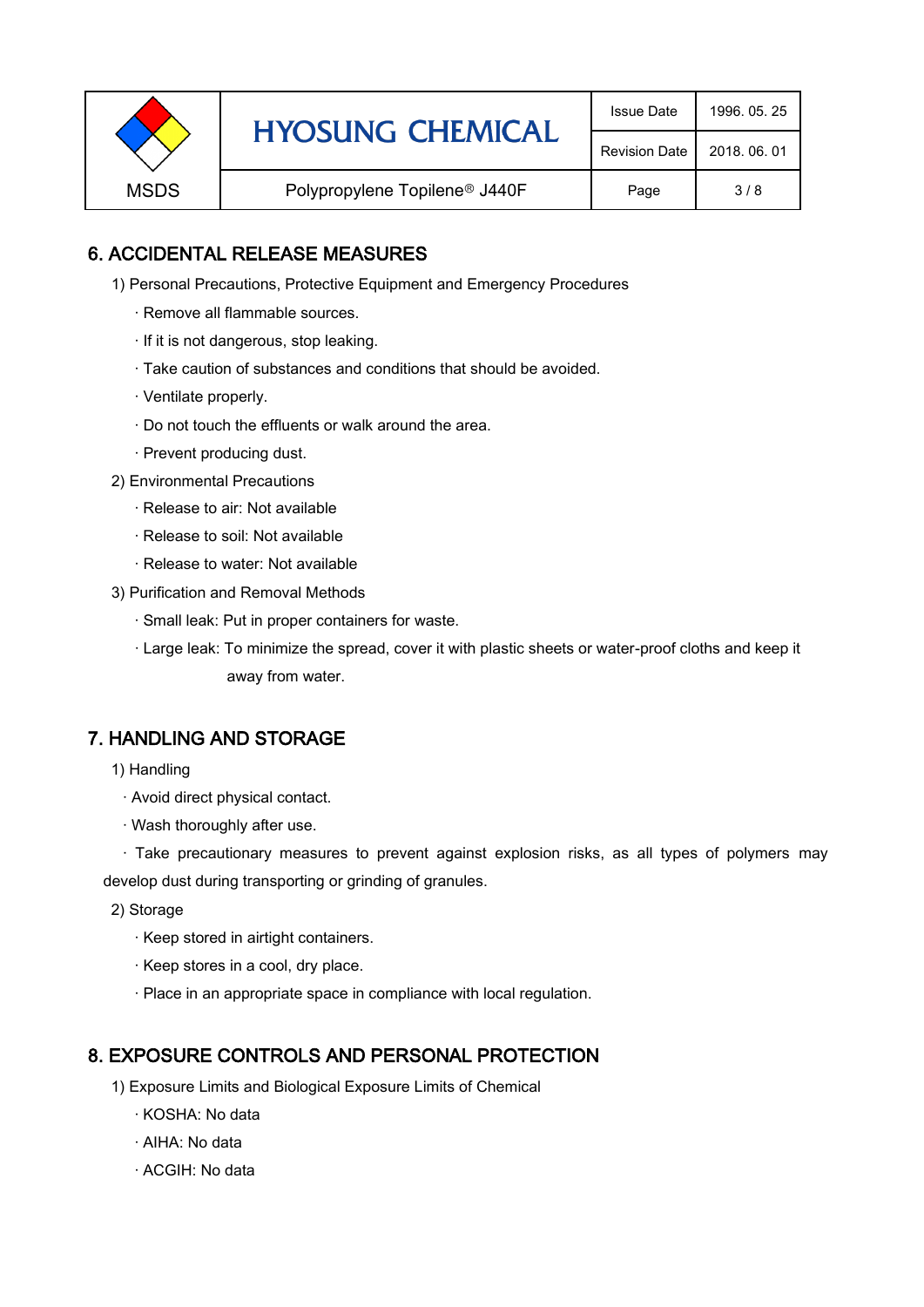|             | <b>HYOSUNG CHEMICAL</b>                   | <b>Issue Date</b>    | 1996, 05, 25 |
|-------------|-------------------------------------------|----------------------|--------------|
|             |                                           | <b>Revision Date</b> | 2018, 06, 01 |
| <b>MSDS</b> | Polypropylene Topilene <sup>®</sup> J440F | Page                 | 4/8          |

- · OSHA: No data
- · Biological exposure limits: No data
- 2) Engineering Management
	- · Install local ventilation system.

· Ventilation equipment should be explosion-proof if explosive concentrations of dust, vapor of fume are present.

- 3) Personal Protective Equipment
	- ① Respiratory protection
		- · Use approved respirator if unable to control airborne dust, fumes, and vapor.
	- ② Eyes protection
		- · The wearing of chemical safety goggles or face shield is recommended.
		- · Install eyes washing facilities and quick drench shower near work areas.
	- ③ Hands protection
		- · The wearing of protective gloves is recommended to prevent exposure.
	- ④ Human body protection
		- · The wearing of protective clothing is recommended to prevent exposure.

## 9. PHYSICAL AND CHEMICAL PROPERTIES

- 1) Appearance: White pellet
- 2) Odor: Odorless
- 3) Odor Threshold: No data
- 4) pH: No data
- 5) Melting / Freezing Point: 130 ~ 170 ℃
- 6) Initial Boiling Point or Boiling Point Range: No data
- 7) Flash Point: No data
- 8) Evaporation Rate: No data
- 9) Flammability (Solid, Gas) : No data
- 10) Upper / Lower Flammability or Explosive Limits: No data
- 11) Vapor Pressure: No data
- 12) Solubility: Insoluble
- 13) Vapor Density: No data
- 14) Relative Density: 0.88~0.92 kg/L (at 20℃)
- 15) N-Octane / Water Partition Coefficient: No data
- 16) Auto Ignition Temperature: 400℃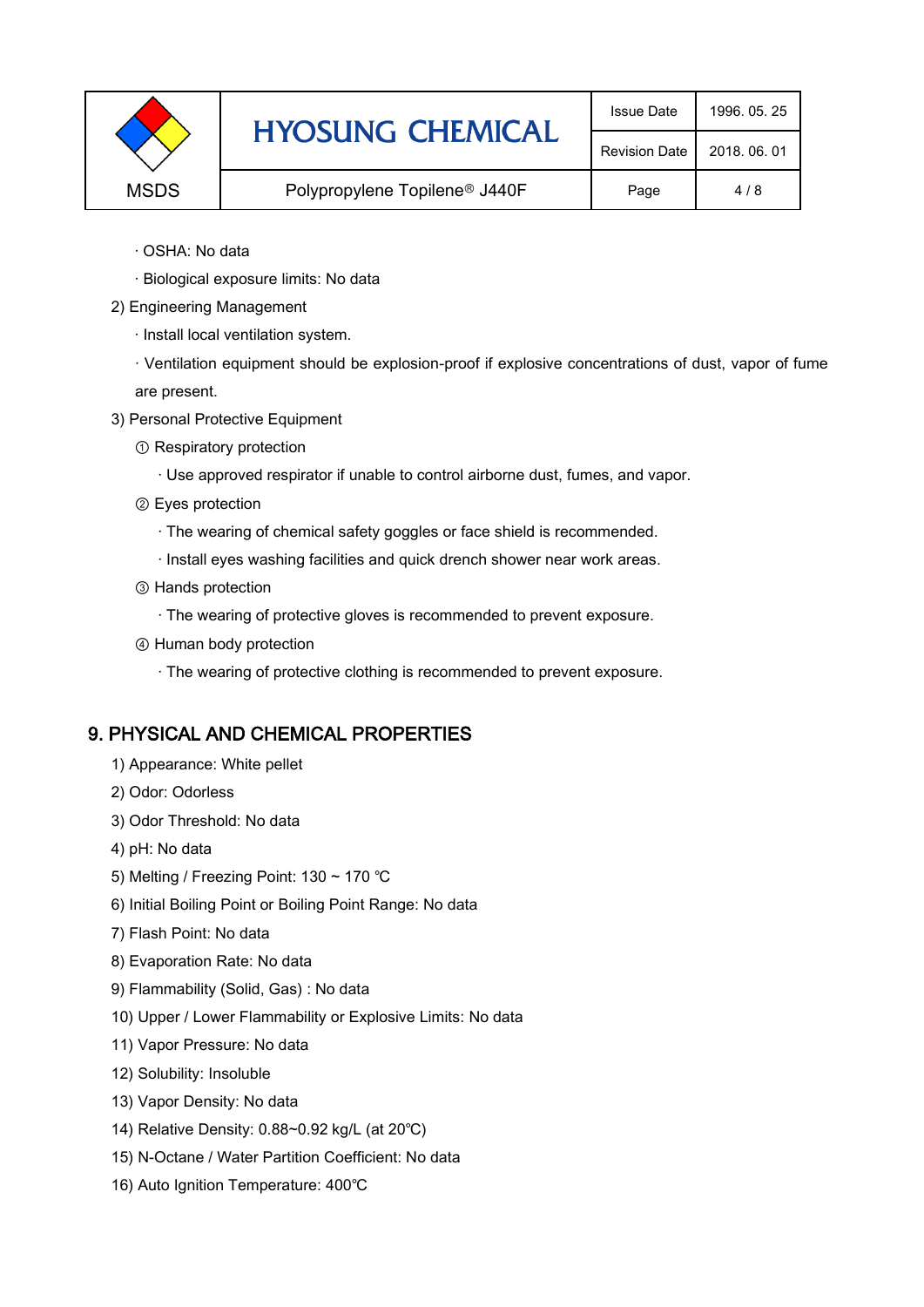|             | <b>HYOSUNG CHEMICAL</b>                   | <b>Issue Date</b>    | 1996, 05, 25 |
|-------------|-------------------------------------------|----------------------|--------------|
|             |                                           | <b>Revision Date</b> | 2018, 06, 01 |
| <b>MSDS</b> | Polypropylene Topilene <sup>®</sup> J440F | Page                 | 5/8          |

- 17) Decomposition Temperature: No data
- 18) Viscosity: No data
- 19) Molecular Weight: >10,000

## 10. STABILITY AND REACTIVITY

- 1) Chemical Stability
	- · Stable under normal temperature and pressure.
- 2) Possibility of Hazardous Reaction
	- · Will not occur under normal temperature and pressure.
- 3) Condition to Avoid
	- · Avoid contact with water.
	- · Keep away from heat, sparks and flame.
	- · Avoid contact with strong oxidizing agents, strong alkaline and strong acid.
- 4) Incompatibility with Other Materials
	- · Strong oxidizing materials, Flammable substance.
- 5) Hazardous Decomposition Product

· At elevated temperatures the material will begin to decompose, producing fumes that can contain carbon monoxide, acrolein, aldehydes, and unidentified organic compounds.

#### 11. TOXICOLOGICAL INFORMATION

- 1) Information on the Likely Routes of Exposure
	- · Inhalation: No data
	- · Ingestion: No data
	- · Skin contact: No data
	- · Eye contact: No data
- 2) Delayed and Immediate Effects and Chronic Effects From Short or Long Term Exposure
	- Acute toxicity
		- · Oral: No data
		- · Skin: No data
		- · Inhalation: No data
	- Skin corrosion / irritation: No data
	- Serious eye damage / eye irritation: No data
	- Respiratory sensitization: No data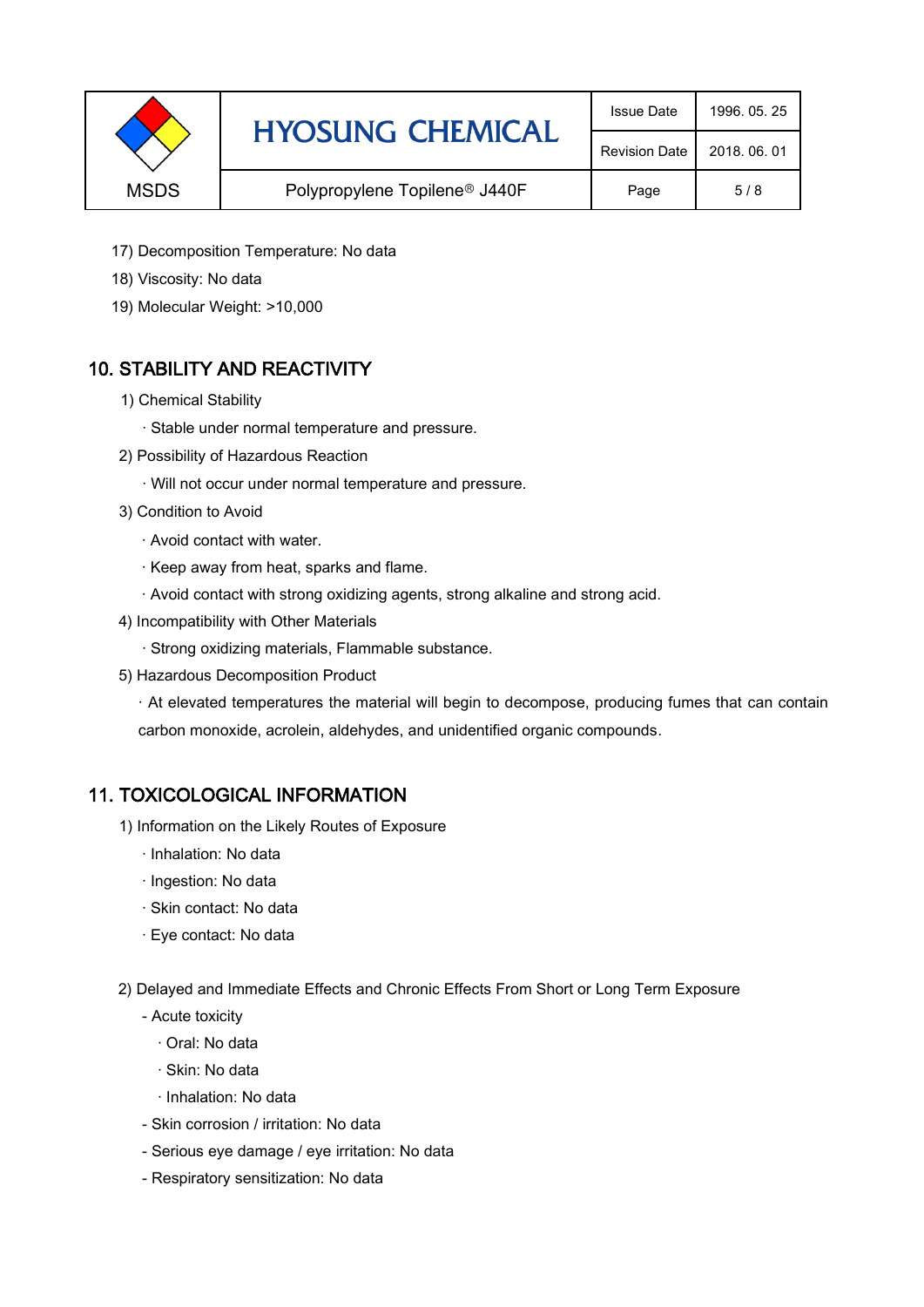|             | <b>HYOSUNG CHEMICAL</b>                   | <b>Issue Date</b>    | 1996, 05, 25 |
|-------------|-------------------------------------------|----------------------|--------------|
|             |                                           | <b>Revision Date</b> | 2018, 06, 01 |
| <b>MSDS</b> | Polypropylene Topilene <sup>®</sup> J440F |                      | 6/8          |

- Skin sensitization: No data
- Carcinogenicity
	- · Industrial Safety & Health Law: No data
	- · IARC: No data
	- · OSHA: No data
	- · ACGIH: No data
	- · NTP: No data
	- · EU CLP: No data
- Gem cell mutagenicity: No data
- Reproductive toxicity: No data
- Specific target organ systemic toxicity (Single exposure)
- Specific target organ systemic toxicity (Repeated exposure)
- Aspiration hazard: No data

#### 12. ECOLOGICAL INFORMATION

- 1) Ecotoxicity: No data
- 2) Persistence and Degradability: No data
- 3) Bioaccumulative Potential: No data
- 4) Mobility in Soil: No data
- 5) Other Adverse Effects: No data

#### 13. DISPOSAL CONSIDERATIONS

- 1) Disposal Method
	- · Dispose in accordance with all applicable environmental regulations.
	- · Empty containers should be recycled or disposed of through an approved waste management facility.
- 2) Disposal Considerations
	- · For proper disposal of used material, an assessment must be completed to determine the proper and permissible waste management options under applicable rules, regulations and laws.

## 14. TRANSPORT INFORMATION

- 1) UN Number: Not regulated as a hazardous material
- 2) UN Proper Shipping Name: Not applicable
- 3) Hazard Class: Not applicable
- 4) Packing Group: Not applicable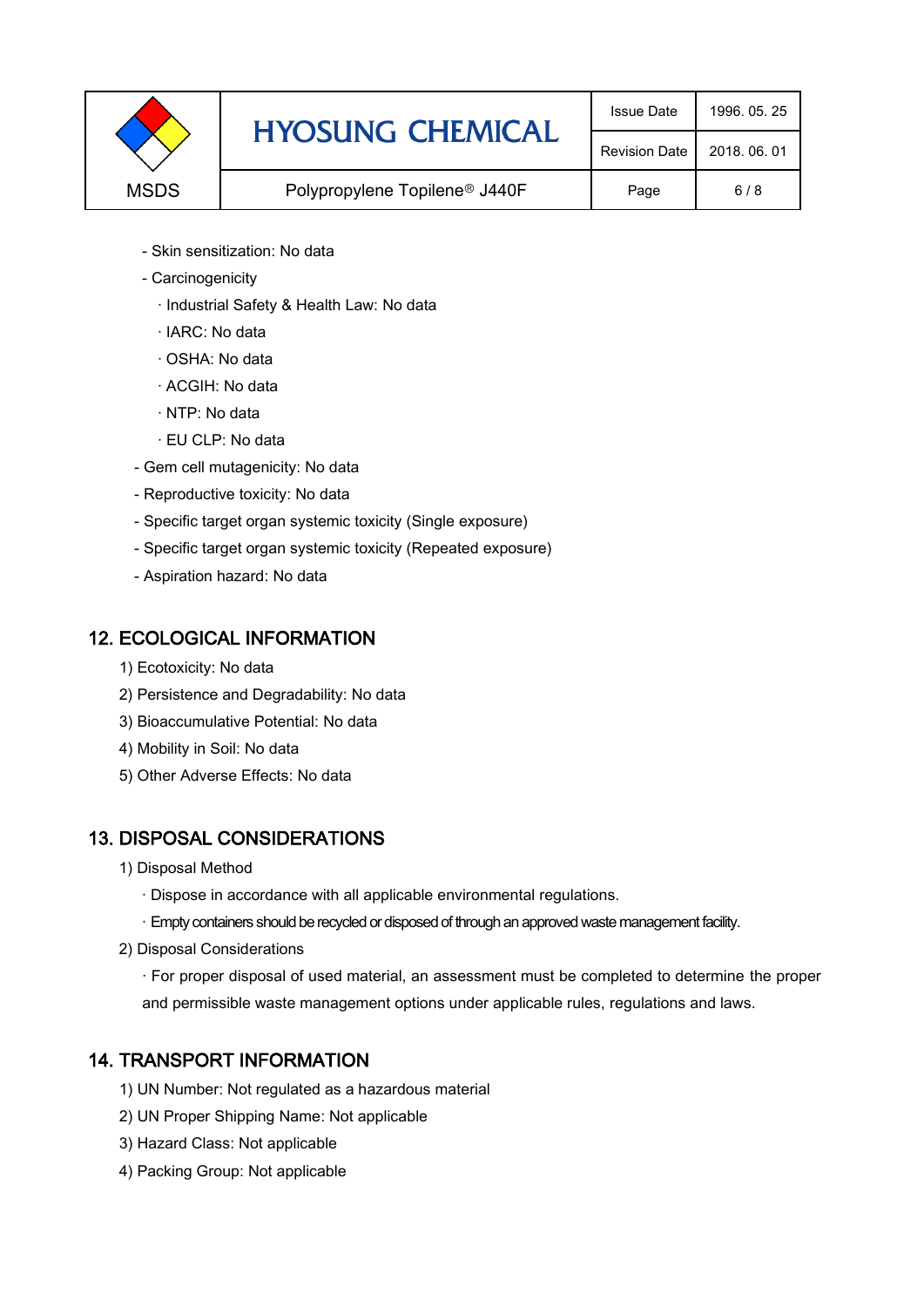|             | <b>HYOSUNG CHEMICAL</b>                   | <b>Issue Date</b>    | 1996, 05, 25 |
|-------------|-------------------------------------------|----------------------|--------------|
|             |                                           | <b>Revision Date</b> | 2018, 06, 01 |
| <b>MSDS</b> | Polypropylene Topilene <sup>®</sup> J440F |                      | 7/8          |
|             |                                           |                      |              |

- 5) Marine Pollutant: Not applicable
- 6) DOT Number: Not regulated as a hazardous material
- 7) IATA Number: Not regulated as a hazardous material
- 8) IMDG Code: Not regulated as a hazardous material
- 9) Further information: Not a hazardous material under DOT, IATA and IMDG
- 10) Special Precautions for User
	- · Emergency management type of fire: Not applicable
	- · Emergency management type of leak: Not applicable

## 15. REGULATORY INFORMATION

- 1) Industrial Safety and Health Law (KOREA): Not applicable
- 2) Toxic Chemical Substance Subject to Management Act (KOREA): Not applicable
- 3) Hazardous Material Safety Act (KOREA): Not applicable
- 4) Other Local or International Regulation
	- Persistent Organic Pollutant Management Law (KOREA): Not applicable
	- EU Classification
		- · Classification: Not applicable
		- · Risk Phrases: Not applicable
		- · Safety Phrases: Not applicable
	- US Regulations
		- · OSHA: Not applicable
		- · CERCLA: Not applicable
		- · EPCRA 302: Not applicable
		- · EPCRA 304: Not applicable
		- · EPCRA 301: Not applicable
	- Rotterdam Convention material: Not applicable
	- Stockholm Convention material: Not applicable
	- Montreal Protocol on Substance: Not applicable

## 16. OTHER INFORMATION

- 1) Reference
	- · KOSHA: Material Safety Data Sheet